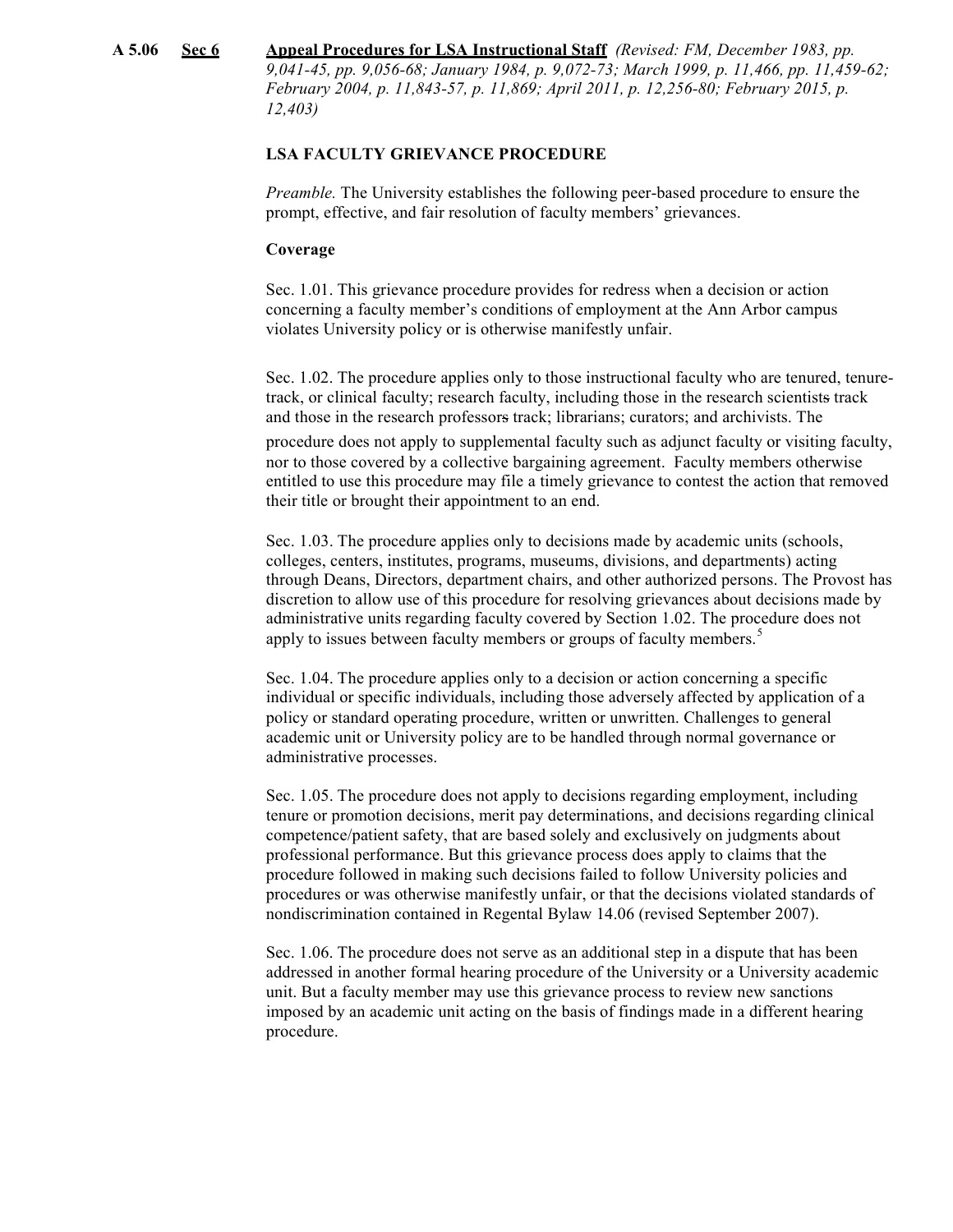# **Filing Grievances; Parties and Responsibilities**

Sec. 2.01. A faculty member shall file a grievance within ninety (90) calendar days of the date the grievant first knew or could reasonably have been expected to know, on the basis of documentation or otherwise if there is no documentation, of the decision or action that gave rise to the grievance. Grievances shall be filed on a Faculty Grievance Form (FGF) and submitted to the Director of Academic Human Resources (DAHR) and the SACUA Faculty Grievance Monitor (FGM). The DAHR shall transmit a copy of the FGF to the named respondent(s), with copies to the Dean or Director. In extraordinary circumstances, a Grievance Hearing Board (GHB) may extend the deadline for filing a grievance. The grievant must assert such circumstances in the FGF and provide supporting evidence.

Sec. 2.02. The parties to a grievance are the faculty member who initiates the grievance and the decision-maker(s) responsible for the contested decision or action. In larger academic units the respondent(s) would normally be the decision-maker(s) at the departmental level. Higher authorities such as Deans in those academic units are to be named as respondents only if they were actively involved in the contested decision or action. When the grievance involves a decision made, or an action taken, by a group of persons, or a decision or action reviewed through multiple organizational levels, the

presumption is that the individual with the current ultimate authority to make the decision or take the action (for example, the person whose signature authorizes the decision or action) will be named as the sole respondent.

Sec. 2.03. Both the grievant and the respondent shall abide by all the procedures set forth here, shall participate in good faith, and shall respect the confidentiality of the process. Communication concerning the proceedings shall be limited to parties, advisers, mediators, and any others for whom information is strictly necessary for the legitimate effectuation of the process.

Sec. 2.04.

a. Before filing a formal grievance, a grievant shall seek to resolve the dispute by discussing it informally with the person(s) who made the disputed decision or took the disputed action, or actively participated in it, or who has the authority within the relevant academic unit(s) to provide redress.

b. Before, during, and after the processing of any grievance, the parties are strongly encouraged to seek an informal resolution by personal discussions between or among themselves, by invoking the College or University Ombuds or mediation structure, or through the intervention of College or University officials with the authority to provide redress. At any step before rendering a final decision, the Grievance Hearing Board (GHB) may remand the case to the parties with directions to seek an informal resolution. When remanding a case, the GHB shall set a timeframe for successful resolution. If it fails, the case will return to the GHB for further processing. Informal resolution, however, shall remain entirely voluntary.

<sup>&</sup>lt;sup>5</sup> The SACUA Faculty Hearing Committee was created by the Senate Assembly in 1987 to address issues between or among faculty members.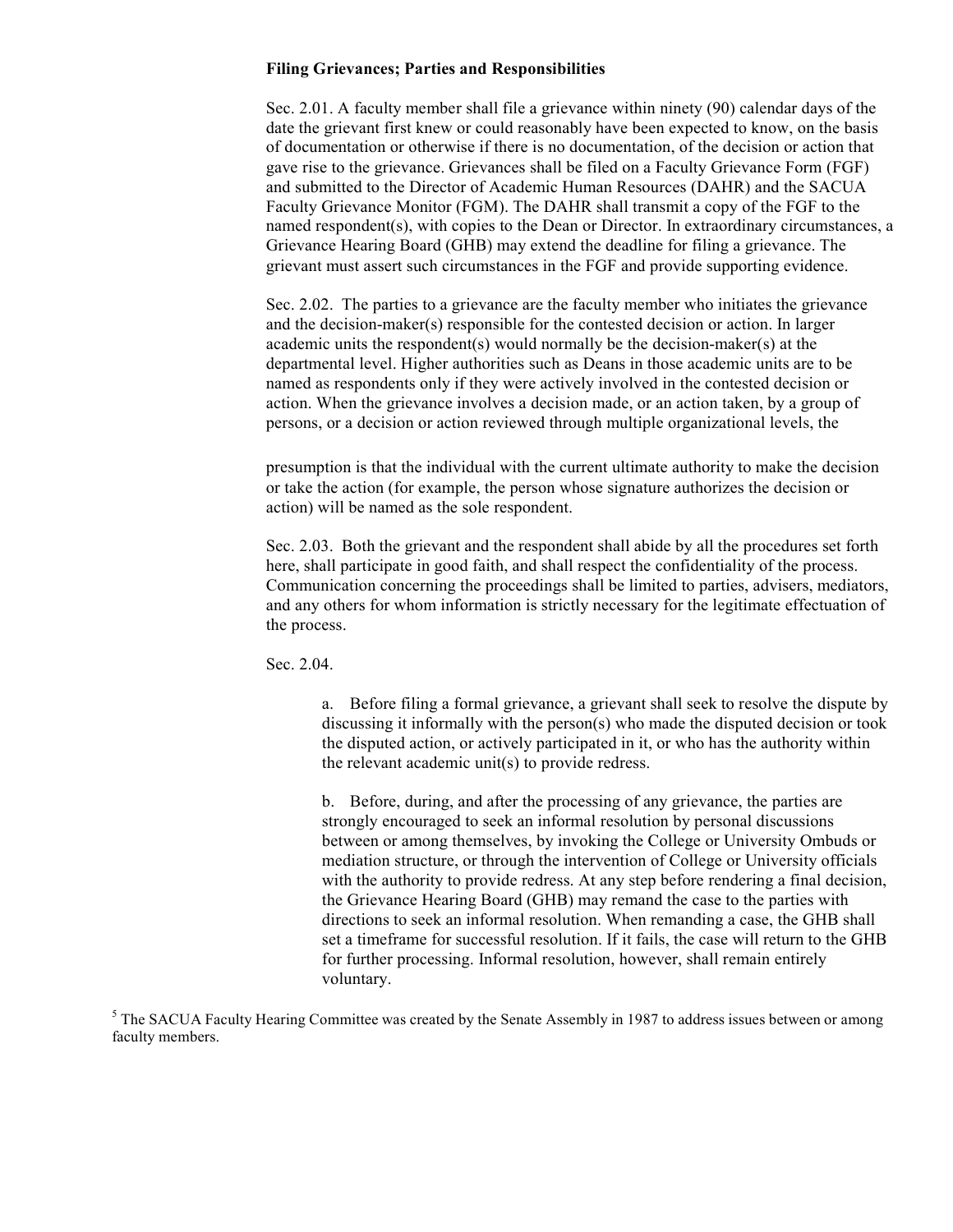Sec. 2.05. Prior to the first meeting of the GHB, the GHB, the grievant, or the respondent may initiate in writing a one-time clarification of the issues to be considered. If the GHB requests the clarification, it shall be transmitted simultaneously to the grievant and the respondent, who will have 10 working days to provide a written response. If one of the parties submits a clarification, a copy shall be provided to the DAHR, the FGM, and the other party. The other party will have 10 working days to provide to the DAHR, the FGM, and the party who submitted the clarification any additional comments or information in response to the clarification. The DAHR will then forward both the clarification and the response to the GHB.

### **Grievance Hearing Board (GHB)**

Sec. 3.01. A Grievance Hearing Board (GHB) shall be established as provided in Sec. 5.03 to handle each grievance filed by a faculty member. Closely related grievances may be consolidated before a single GHB.

Sec. 3.02. The GHB shall meet within 15 working days after it is established. The Board shall first determine in executive session whether the complaint is within the authority or jurisdiction of the grievance process under Sections 1.01 through 1.06. In addition, the Board may dismiss the grievance without a hearing if it concludes, on the basis of the FGF and all other material before the GHB, and with all questions of fact assumed in the grievant's favor, that there are no grounds for deciding the case in the grievant's favor. The GHB may also dismiss the grievance without a hearing if the grievance is filed after the expiration of the time period set forth in Section 2.01.

Sec. 3.03. Within 10 working days of its first meeting, the GHB shall advise the grievant, the respondent, the DAHR, the FGM, and the Dean or Director in writing whether it will proceed with a hearing. If the Board decides the complaint is not grievable because it is not within the coverage of Sections 1.01 through 1.06, or the grievance is to be dismissed under Section 3.02, it shall state its reasons in writing. If the Board decides to proceed, it shall specify in a written notice to the parties, the DAHR, the FGM, and the Dean or Director when and where the hearing will be held and what issues are to be addressed by the parties. The hearing shall be scheduled within 30 working days or as soon thereafter as is practicable.

Sec. 3.04. If the GHB decides the complaint is not grievable, the grievant shall have 15 working days to appeal this decision to SACUA or a faculty body designated by SACUA. The appellate body shall have 20 working days to resolve the issue. Its decision shall be final. Appeals from a GHB decision to dismiss the grievance shall be handled as provided for final Board decisions in Sections 4.01 through 4.03.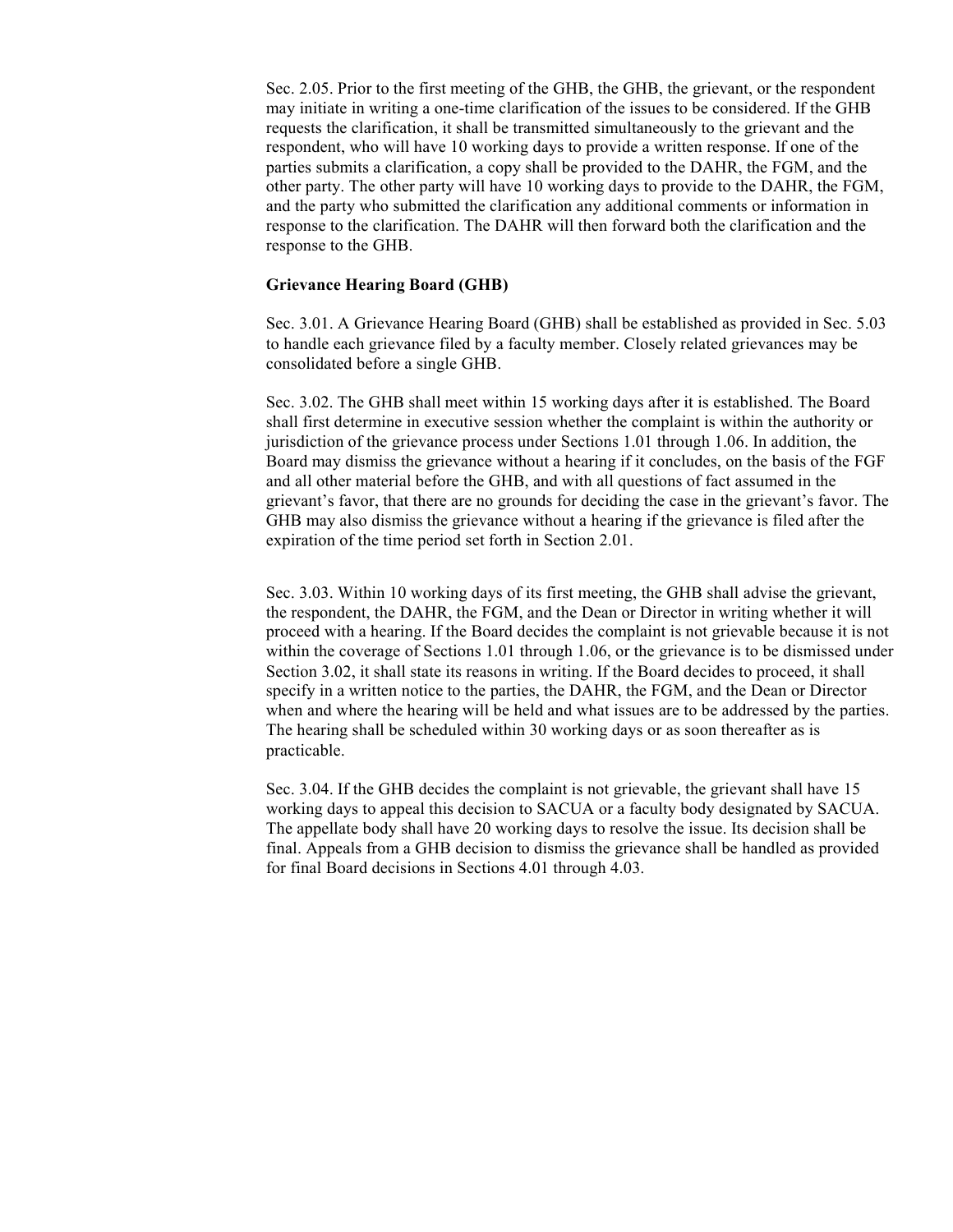Sec. 3.05. The GHB shall ensure fair procedures for the parties in any hearing.<sup>6</sup> Specifically, the grievant and the respondent shall have the following rights:

a. To be accompanied before the GHB by advisers, who may be attorneys. The advisers may advise their clients but may not participate directly in the hearing.

b. To appear and present their cases, and to cross-examine the witnesses and challenge the evidence presented by the other party; and

c. To have access to all relevant evidence, testimonial and documentary, except confidential evaluations and evidence that would infringe upon the privacy interests of third persons. Upon a party's request, the chair of the GHB shall be allowed to examine relevant confidential files of an academic unit or department and to provide the Board with a summary of their contents as they relate to the grievance, giving due consideration to protecting the confidential aspects of the material.

Sec. 3.06.

a. The GHB may call its own witnesses and obtain relevant documents, subject to the parties' right of access and the confidentiality restrictions of Sec. 3.05(c).

b. Testimony before the GHB is voluntary. If any witness declines to testify about any issue, however, the GHB may draw appropriate inferences about what the testimony would have been based on the refusal to testify. Any such inference should be carefully supported and explained by the GHB.

Sec. 3.07. Hearings before the GHB shall be private and confidential, attended only by the principal parties and their advisers, if any; the Director of Academic Human Resources or designee; and the Faculty Grievance Monitor or designee. Unless otherwise directed by the GHB for good reason, witnesses shall attend only while testifying. The GHB chair may invite appropriate observers or others having a substantial interest in the outcome of the case, if both the grievant and the respondent agree.

Sec. 3.08. Portions of the hearing at which testimony is taken and evidence presented shall be recorded verbatim, but the recording may be by voice recorder. Both the grievant and the respondent may also record the hearing.

Sec. 3.09. The GHB shall deliver only to the grievant and the respondent a written provisional decision within 20 working days after the completion of testimony and argument. The content of the provisional decision shall remain confidential and may not be shared at any time with any other persons except those entitled without special agreement to participate in the hearing or advise the parties under Sec. 3.07.

Sec. 3.10. The grievant and the respondent shall have 10 working days after receipt of the provisional decision to submit a written response to the GHB.

Sec. 3.11. The GHB shall consider any responses to the provisional decision and shall deliver its final decision within 10 working days after receipt of those responses. Both the provisional decision and the final decision shall include a summary of the testimony, factual findings, conclusions with reasons the grieved decision or action was or was not violative of University policy or otherwise manifestly unfair, and, if appropriate, a proposed remedy. Decisions of the GHB shall be by majority vote. The reasons for any dissent must be stated in a written minority opinion. The GHB shall present the final decision only to the grievant, the respondent, the Dean or Director, the DAHR, the FGM, and, if appropriate, the department chair.

 $6$  The grievance procedure must comply with the demands of due process, most critically, fair notice and an opportunity to be heard. It is not intended to be a substitute for either a civil or a criminal trial and is not subject to all the requirements applicable in those settings.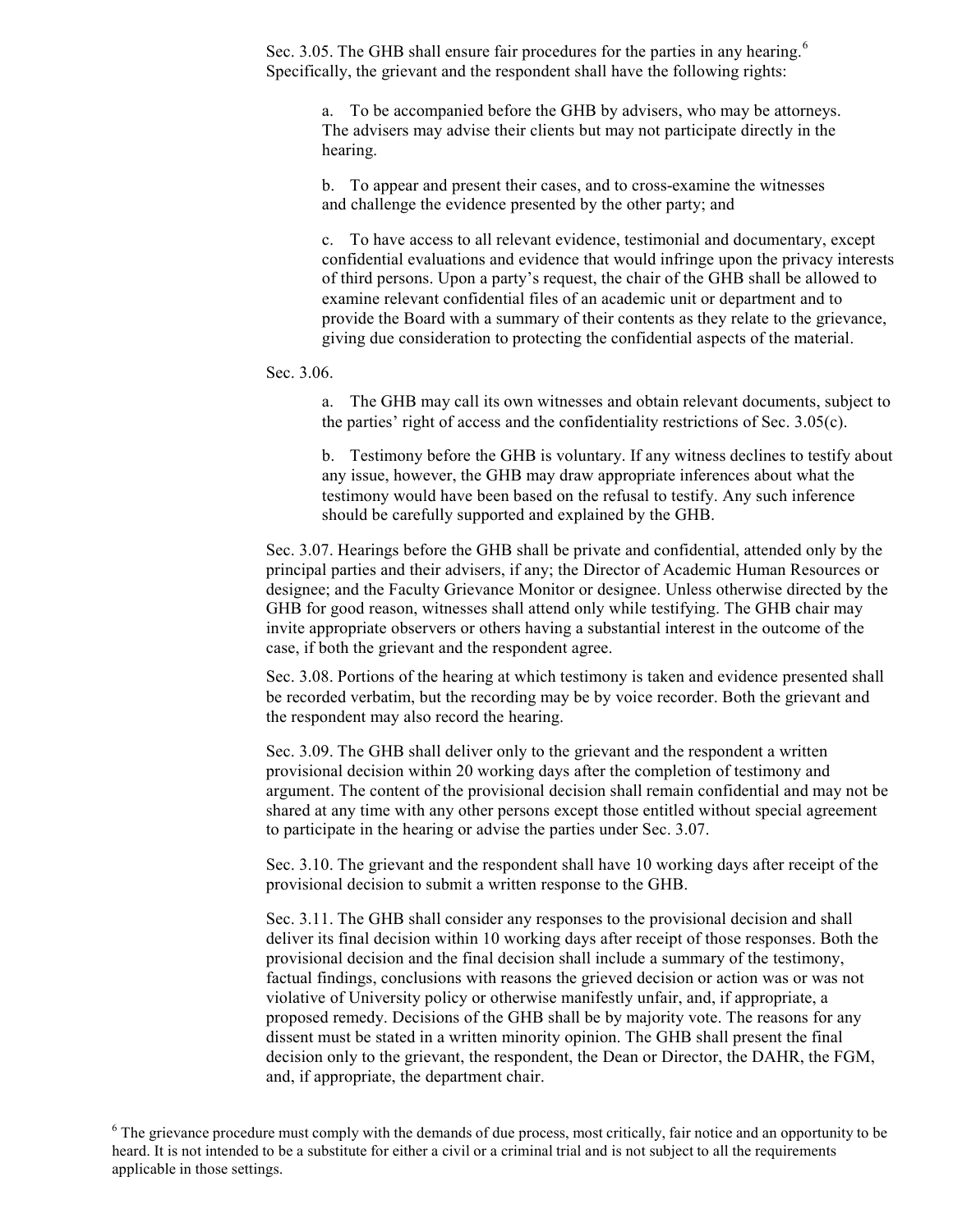Sec. 3.12. Although the GHB does not have executive authority, the parties are expected to respect and accept the findings, conclusions, recommendations, and any proposed remedy of the GHB as the considered judgment of a competent and disinterested peer group. The GHB may recommend actions that do not fall within the respondent's authority, and such recommendations will be considered by, and any final decisions will be made by, the appropriate party.

### **Appeals**

Sec. 4.01. The grievant or the respondent or both may submit a written appeal of a final decision by a GHB within 20 working days of the receipt of the decision. If the Dean or Director is not a respondent, the appeal shall be submitted to the Dean or Director. If the Dean or Director is a respondent, the appeal shall be submitted to the Provost.

Sec. 4.02. An appeal shall be decided on the record made before the GHB. When necessary in the judgment of the person deciding the appeal, the proceedings may be remanded to the GHB to receive new information. A remand for new information shall be granted on the request of the grievant or the respondent only on a showing that the information could not, in the exercise of reasonable diligence, have been presented when the record was made. A remand shall set the times for further GHB proceedings, including any revised final GHB decision.

Sec. 4.03. The findings, conclusions, recommendations, and proposed remedy, if any, of the GHB shall be presumed valid on appeal, and shall be rejected or modified only because of substantial errors of fact or interpretation of University regulations, because of serious procedural irregularities, or because the appeal authority's considered judgment is that the GHB erred in deciding whether the initially grieved decision or action was or was not violative of University policy or otherwise manifestly unfair, or because any proposed remedy is clearly unreasonable or inappropriate.

Sec. 4.04. The Dean, Director, or Provost shall respond in writing within 30 working days of receiving the appeal, stating the action to be taken and the reasons for it. The response shall be transmitted to the grievant, the respondent, the members of the GHB, the DAHR, and the FGM.

### **Structure; Organization; Miscellaneous**

Sec. 5.01. This grievance procedure applies to all University faculty defined in Section 1.02 but the Provost may approve amendments by an individual academic unit to adapt the procedure to its specific conditions or circumstances.

Sec. 5.02. A Faculty Grievance Hearing Panel (FGHP) is established from whose members each Grievance Hearing Board will have two selected randomly, subject to the exceptions contained in Sec. 5.03. The FGHP will consist of tenured faculty members, elected by each school or college in accordance with written rules formulated by that unit. Membership on the FGHP will be allotted as follows: the College of Literature, Science, and the Arts and the Medical School, four members each; the Ross School of Business, the College of Engineering, the School of Public Health and the School of Music, Theatre, and Dance, two each; and all other schools and colleges, one each.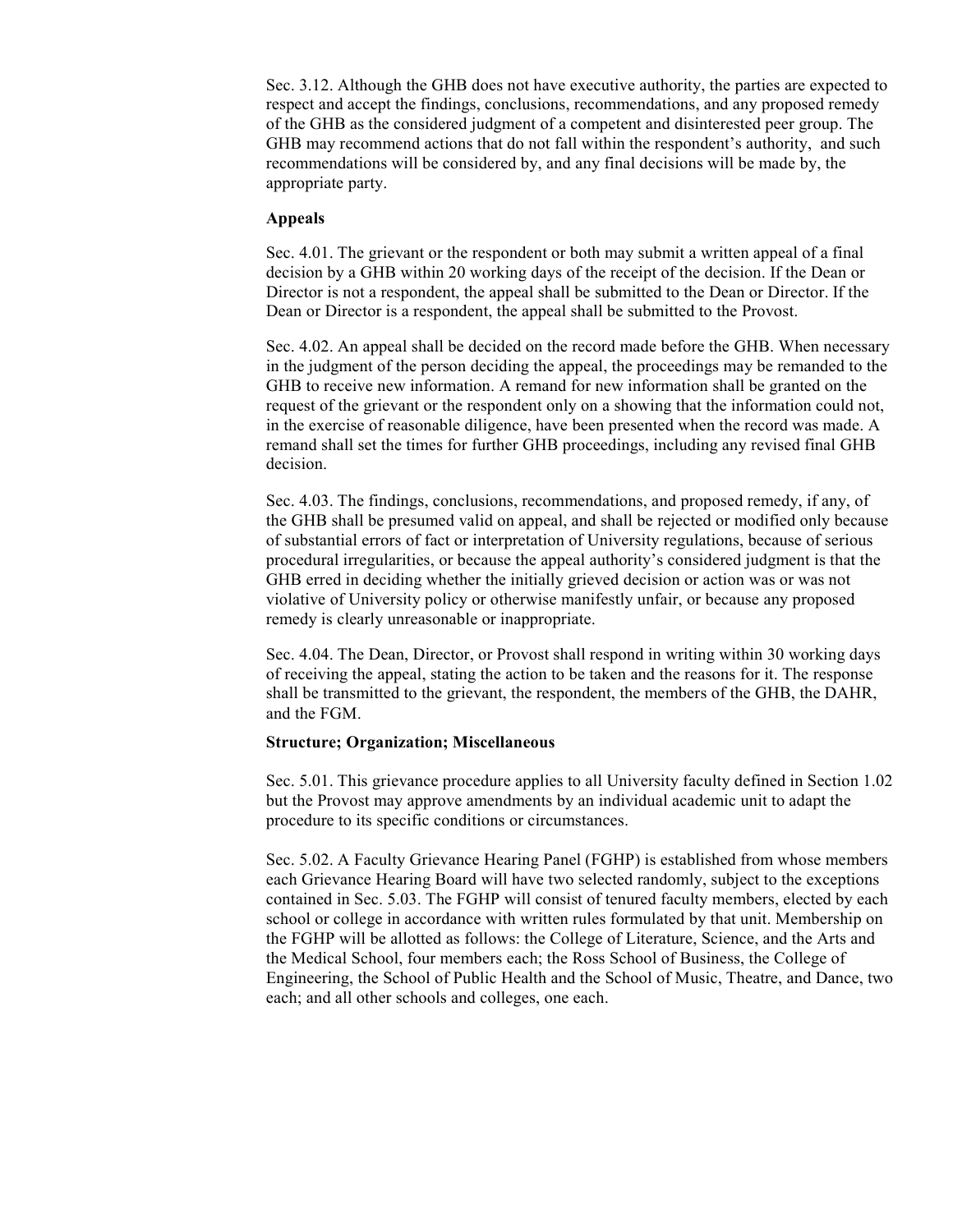LSA FGHP members will be tenured full professors selected by an annual lottery to serve a one year term. Fifteen members will be chosen each year, in the summer lottery: five from each Division. The lottery will exclude faculty on leave, sitting Chairs, Associate Deans, Executive Committee members, and faculty with signed retirement agreements. If a selected faculty member feels he/she cannot serve, for whatever reason, he/she may submit an appeal to the Executive Committee. Sec. 5.03.

a. Within 10 working days of receiving the notice of a pending grievance, the DAHR and the FGM shall meet or communicate and choose by lot two persons from the FGHP to serve on the GHB. These two members shall not come from the  $\text{college(s)}$  of the grievant. The DAHR and the FGM may then agree on the member chosen from the FGHP as chair for the GHB, or leave the choice to the Board itself.

b. The third member of the GHB shall come from the LSA faculty and the same division as the grievant but not from any program/department in which the grievant has an appointment. LSA shall formulate written rules for electing three to five tenured faculty from each division as potential GHB members. Within 10 working days of receiving the notice of a pending grievance from the DAHR, the grievant and the respondent shall each nominate four members from this list of potential Board members. Both parties shall rank their preferences and transmit their choices to the DAHR and the FGM. Within 5 working days the DAHR and the FGM shall jointly determine the one nominee most favored by both parties. If there is a tie among the choices, the DAHR and the FGM will jointly resolve the tie by lot.

c. At any time prior to the first meeting of the GHB established as provided in subsections (a) and (b) above, the grievant and the respondent have the option of agreeing upon any three tenured University faculty members from any academic unit, whether or not members of the FGHP, to serve as the GHB. In this instance, the remaining provisions regarding GHBs will apply.

Sec. 5.04. A member of a GHB shall recuse herself or himself if she or he has significant personal or professional associations with either party, and any member shall be excused with the concurrence of both the DAHR and the FGM, if either

the grievant or the respondent objects for sufficient cause to that person's serving.

If the DAHR and the FGM disagree about excusing a GHB member, the issue shall be resolved by the Dean or Director, or, if the Dean or Director is a respondent, by the Provost. A recused or excused Board member shall be replaced by using the same procedure applicable to the selection of that member.